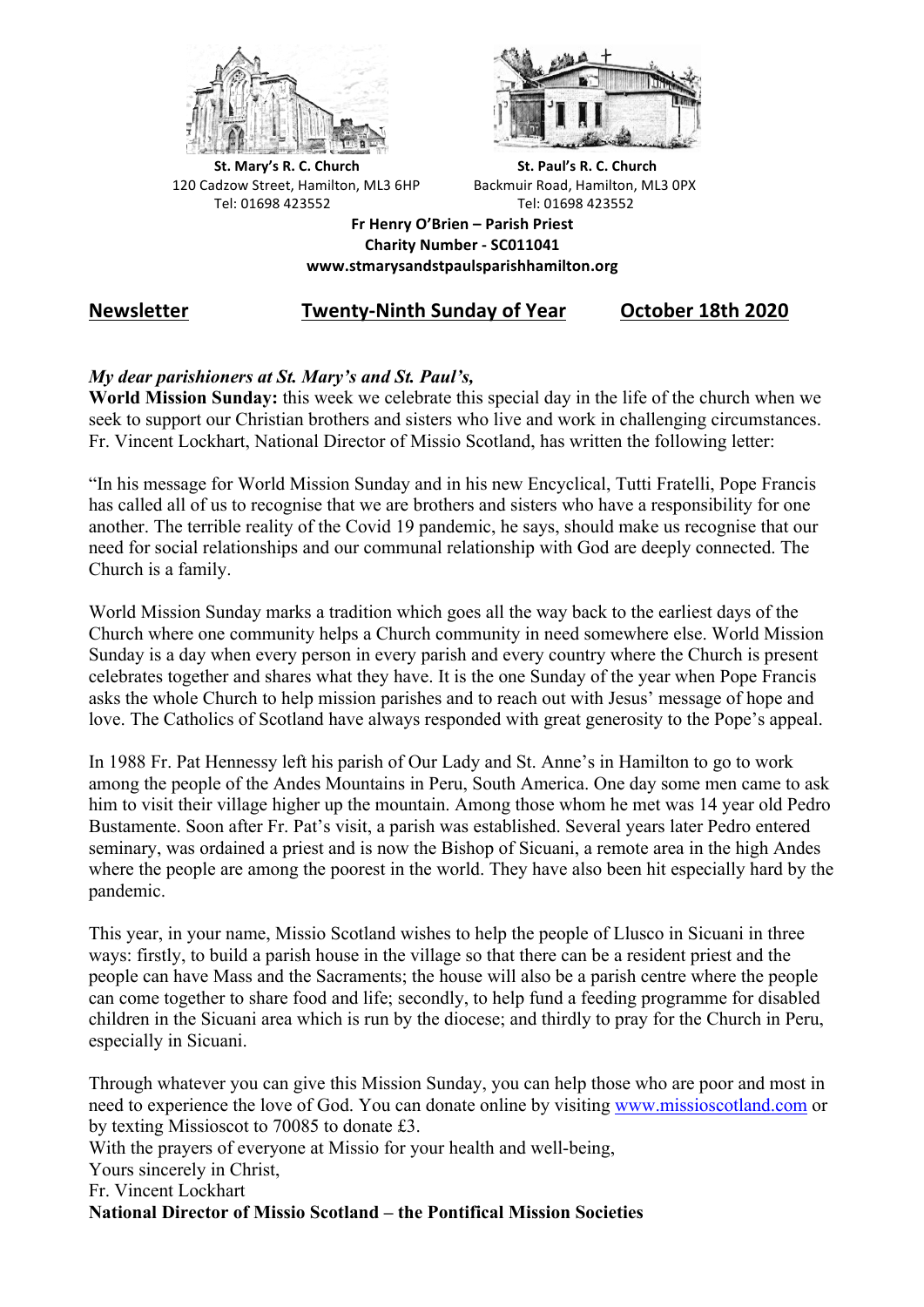**A Message from the Catholic Men's Society:** members of the parish are invited to join us for our next Zoom meeting at 11am on Monday  $26<sup>th</sup>$  October when we will be sharing a presentation on the work of 'Let the Children Live' our adopted charity, which helps street children in Medellin, Columbia. If you wish to join us contact laverypeter93@yahoo.com

**Booking for Weekday Masses** needs to be done on a weekly basis to allow for Requiems; booking for the coming week will be possible on Saturday evenings around 8pm. Thank you for your understanding and co-operation.

### \*\*\*\*\*\*\*\*\*\*\*\*\*\*\*\*\*\*\*\*\*\*\*\*\*\*\*\*\*\*\*\*\*\*\*\*

## **St. Mary's has seating for thirty-six people (the balcony is not to be used) St. Paul's has seating for thirty people.**

*Please think about choosing St. Paul's for your visit as it may well be quieter there, especially on Sunday morning.*

**The Diocese has recommended that we have a booking system for places at the liturgy**; this is for safety reasons and also to ensure that people are not disappointed if they arrive at church and discover they cannot enter. For each service the parish **must** retain details of all those attending to ensure that contact tracing can be carried out if necessary.

**Please consult the parish website, stmarysandstpaulshamilton.org,** to book a place through **Eventbrite** or by phoning the church house. Details of our services will be given on the parish website, but please be aware that timings for Mass on the Sunday are different to our normal programme:

**Sunday services at St. Mary's: Saturday Vigil at 5.30pm and Sunday Morning at 10.30am Sunday Services at St. Paul's: Saturday Vigil at 4pm and Sunday Morning at 9.15am.**

**The weekday Masses this week will be at St. Mary's:**

**Monday at 10.am; Tuesday at 10am Wednesday at 10am;** 

*Please book through Eventbrite as this makes things easier for the stewards meeting you at the church door.*

*Please note that Government guidelines state that only 20 people are permitted to attend Requiems. This means that funerals should be looked upon as private family gatherings; thank you for your understanding and co-operation in this matter.*

**The guidelines from the Government advise** that on entering the building you will be asked to wear a face-covering (this can be a scarf rather than a face-mask) and use the sanitizing gel for your hands. You will then be shown to a seat. As you leave the building you will be asked to use the gel once more. I am sure that we will very quickly adjust to this 'new normal' for the moment.

**Thank you to those parishioners who have assisted in the re-opening** of our churches by acting as stewards or helping with the cleaning of the benches. I know others would like to help and through time we will need you all as it looks as though we are in this for the long haul!

**I am aware that the restrictions which are still in place** mean that for the foreseeable future we will be much fewer in number for Sunday Mass. The Scottish Bishops have asked the clergy to remind parishioners that the obligation to attend Sunday Mass remains suspended. This leads me to suggest that you consider attending one of the weekday Masses, especially if you are retired or still